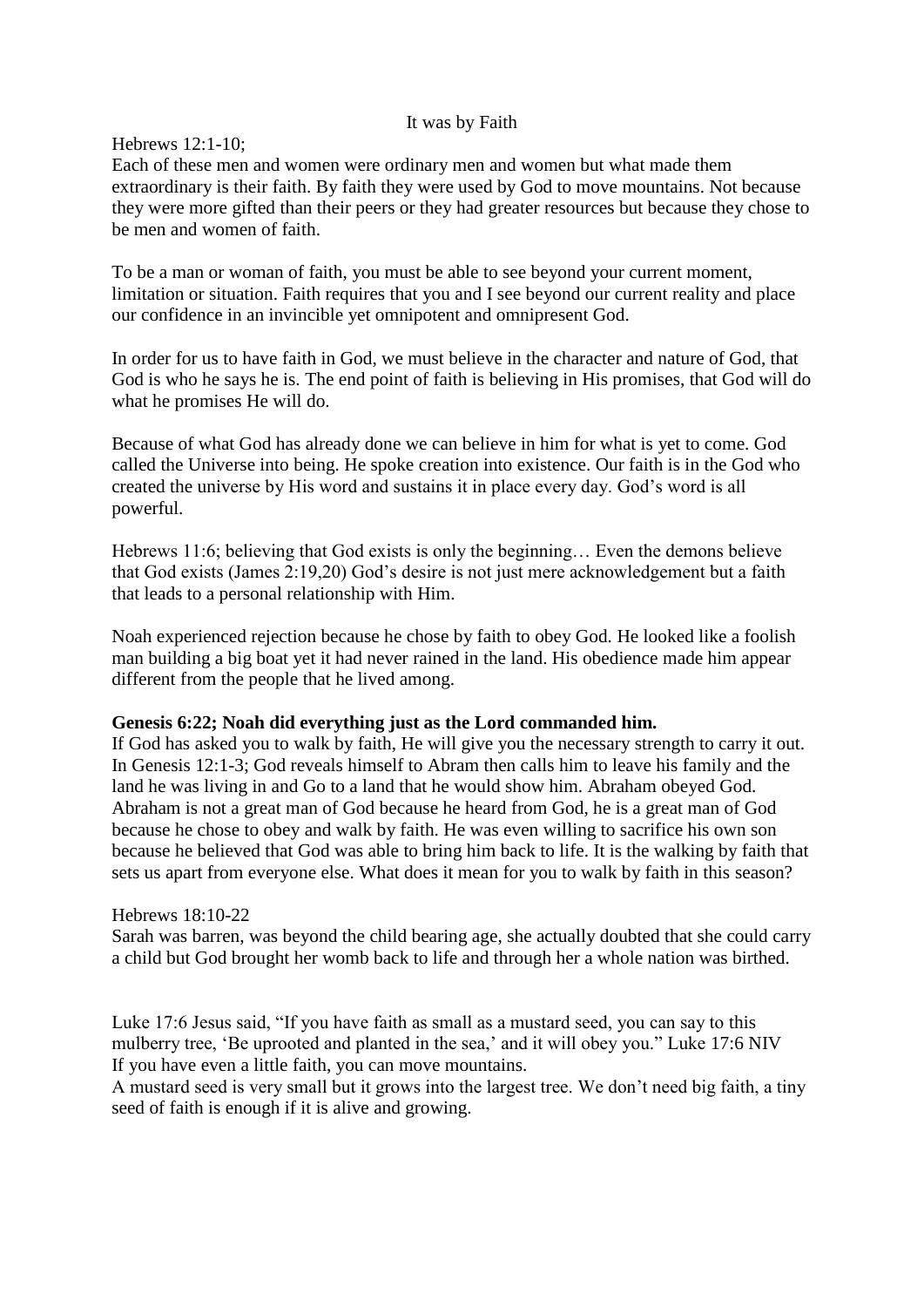Faith is a seed that we sow. The seed looks limited and inadequate but within it there is a substance of what is possible. There is a substance of things hoped for. Within the small seed is a tree, within the tree is a forest. Without the seed there can be no forest.

Faith Doesn't Make Things Easy, It Makes Things Possible.

Without Faith, there can be no shift. Faith is the key that opens the door to the supernatural. **Bold Faith, Great faith sometimes stands on the shoulders of quiet trust.** We must remember that every time we are in a place of difficulty, there is a table of intimacy with God that has been set. There are measures of the presence of God that you can only find in the valley moments. Therefore consider it a gift when your only option is God. We are blessed to be a blessing, restored to restore

Numbers 13: Joshua and Caleb, brought back a good report but the rest of the spies. Sometimes God will allow you to step into something or to see something for the moment in order to give you a glimpse of the future. How do you confront your Fear? How do you step out in faith when it's so tempting to give up? How do you stay in obedience when it seems so much easier just to walk away?

Whatever Mountain God has called us to, we must be the Caleb to take the mountain. Caleb has a different Spirit about him. We must have the right perspective, the right motive.

Caleb has the Right Perspective, Men and women of faith:

- see things differently... Not as they are as they need to be.
- Think, speak and act differently.
- Don't see obstacles. They see opportunities.
- See problems through God's unlimited power and resources. Many will say it can't be done. We need to have a different perspective.

God sent Goliath to call David forward. It was the moment for God to pull Him forward into destiny. The Giant has not been sent to destroy you but to distinguish and set you apart, to show you that God is able to do exceedingly above all that We can think or imagine.

# **We need the Right Attitude**

We must have the mind to work. Just because Caleb had faith didn't mean that it was going to be Easy. God will move your mountain but don't be surprised if he will give you the tools instead. God will not do in the supernatural what He has equipped us to do in the natural. **Until a man is nothing, God can make nothing from Him. Martin Luther.**

What keeps us from breaking new ground? Is it the same things that kept the children of Israel out of the promised land?

A lack of Faith; The inability to believe in God has already been released. How do we build our faith? Faith comes by hearing and hearing of the word of God (Scripture reference) Fear; The fear of loss, fear of the unknown, fear of failure.

The words we speak; Do our words reinforce our faith or build fear. "We were like Grasshoppers in their eyes."

Disobedience; We refuse to take the path that God has set for us because it looks too demanding. Disobedience is like the sin of idolatry and rebellion is like the sin of witchcraft.

- because they rebelled against a God.
- Because they have turned away from